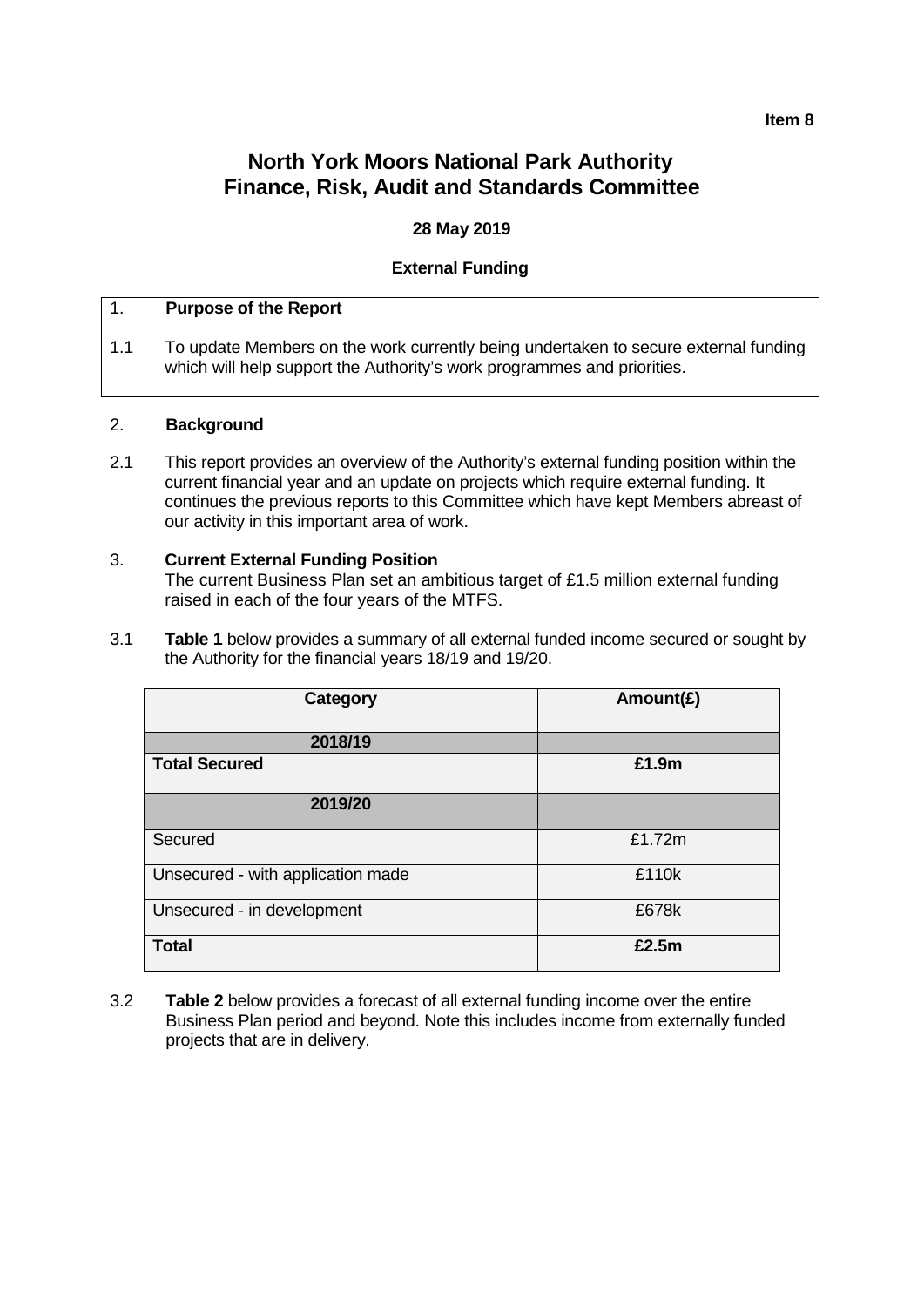**Table 2:** External Funding Income Forecast.

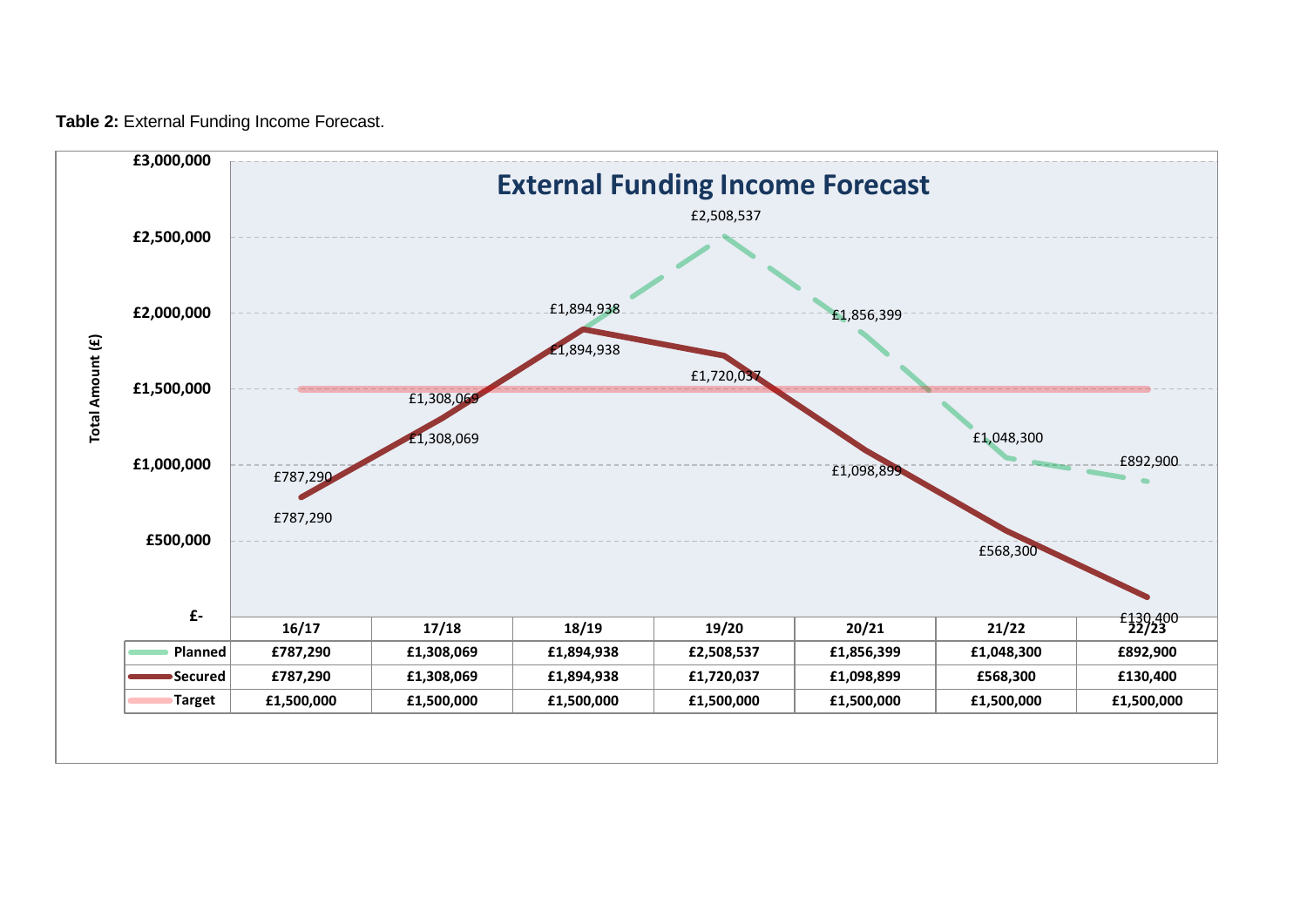## 4. **Current External Funding Activity**

4.1 **Table 3** below provides an update on projects. These reflect the external funding priorities in the Business Plan. Please note that the table does not include some project ideas that are at a very early stage of officer discussions, nor does it include externally funded projects that have been approved and are now in delivery.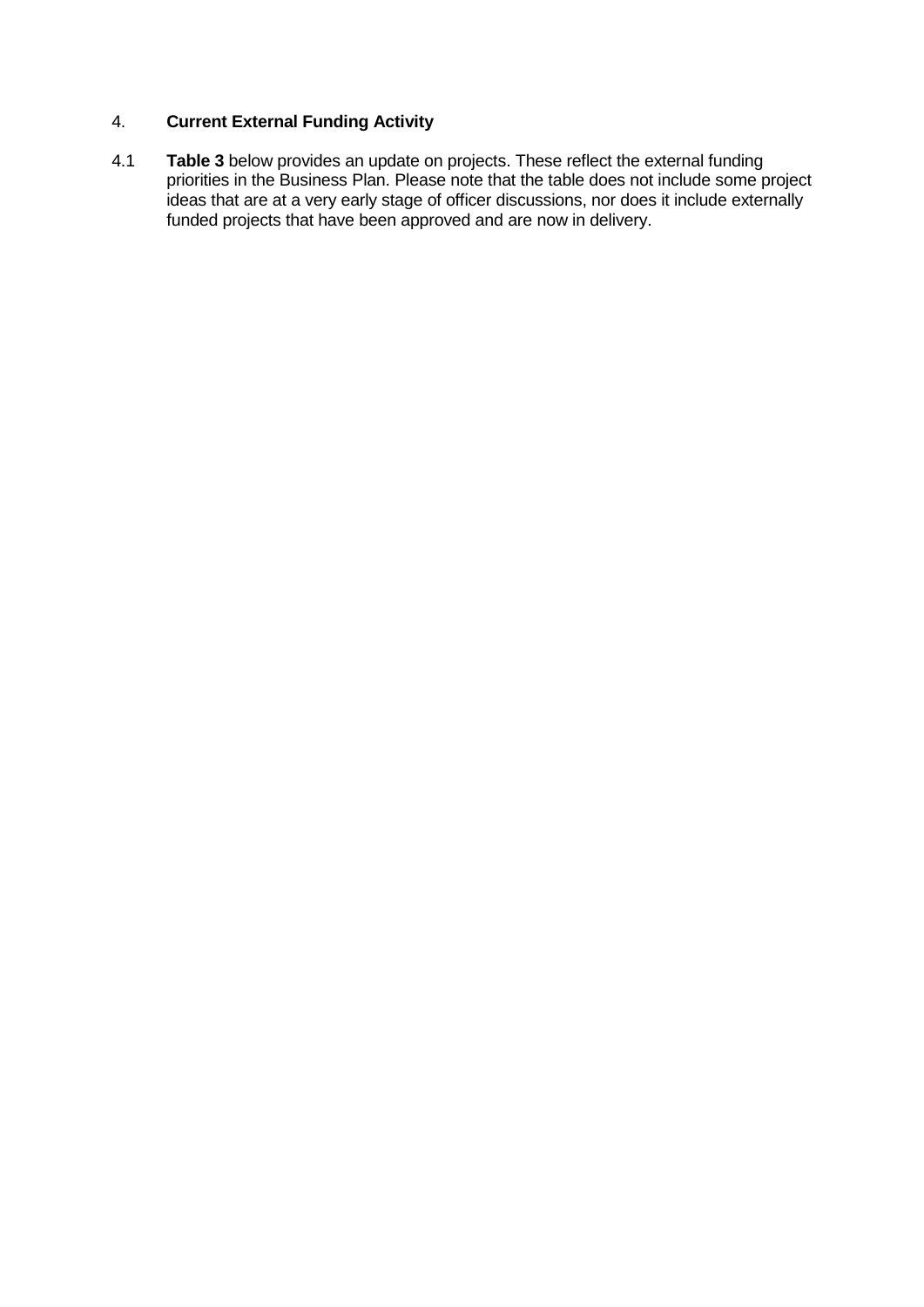**Table 3:** Externally funded projects update showing projects in development, those that have been submitted and are now awaiting a funding decision, and those that have been unsuccessful.

| <b>Project Title</b>                                               | <b>Brief Description</b>                                                                                                                                                                                         | <b>Funder</b>                                 | <b>Partners</b>                                                                                                                                                                  | <b>Strategic Fit</b>                                                                                                              | <b>Staffing Implications</b>                                                                                                                                 | <b>Match</b>                                                                                                                                                                                                                                                                                              | <b>Total</b>  | <b>Status</b>                                                                                                                                                                                          |
|--------------------------------------------------------------------|------------------------------------------------------------------------------------------------------------------------------------------------------------------------------------------------------------------|-----------------------------------------------|----------------------------------------------------------------------------------------------------------------------------------------------------------------------------------|-----------------------------------------------------------------------------------------------------------------------------------|--------------------------------------------------------------------------------------------------------------------------------------------------------------|-----------------------------------------------------------------------------------------------------------------------------------------------------------------------------------------------------------------------------------------------------------------------------------------------------------|---------------|--------------------------------------------------------------------------------------------------------------------------------------------------------------------------------------------------------|
|                                                                    |                                                                                                                                                                                                                  |                                               |                                                                                                                                                                                  |                                                                                                                                   |                                                                                                                                                              | <b>Requirement</b>                                                                                                                                                                                                                                                                                        | <b>Income</b> |                                                                                                                                                                                                        |
| Ryevitalise:<br>Reconnecting<br>People,<br>Reconnecting<br>Nature. | <b>HLF Landscape</b><br>Partnership that aims to<br>protect and enhance<br>the Rye's<br>natural/cultural<br>heritage, resulting in a<br>more natural, better<br>functioning and better-<br>understood landscape. | $HLF -$<br>Landscape<br>Partnership<br>Scheme | Environment<br>Agency (EA),<br>Natural<br>England,<br>HHAONB,<br>Ryedale DC,<br>Forestry<br>Commission,<br>Yorkshire<br>Wildlife Trust,<br>East Yorkshire<br><b>Rivers Trust</b> | <b>MP: C4,C5,</b><br>E5, E8, E14-<br>E18, E19,<br>E36-E44<br>U13-U16, U8-<br>U9<br>BP: 3. Rivers:<br>Stage two of<br>Ryevitalise; | Development phase: 2<br><b>FTE</b><br>Delivery Phase: 4 FTE<br>and 2 x 0.8 FTE. All<br>posts would be project-<br>funded.<br>Plus support from core<br>staff | £968k (already<br>secured: £153k<br><b>NYMNPA</b><br>reserves,<br>£160k EA, £20k<br><b>FC, £26k</b><br>HHAONB/RoW,<br>£320k In-kind,<br>max. £319k<br>s106)<br>Remainder<br>£556,800k to<br>be sought from<br>a combination<br>of additional<br>match funding<br>opportunities<br>and revenue<br>funding. | £3.4m         | Stage 2 has<br>now been<br>secured.<br>Recruitment of<br>the<br>Programme<br>Manager is<br>underway with<br>recruitment for<br>the remaining<br>5 roles<br>scheduled<br>once this post<br>is in place. |
| Sutton Bank:<br>Gateway to<br>the Moors                            | This project will<br>establish the National<br>Park Visitor Centre at<br>Sutton Bank and the<br>surrounding area as a<br>leading destination for<br>cycling, walking and<br>nature tourism<br>activities.        | <b>RDPE</b><br>Growth<br>Programme            |                                                                                                                                                                                  | <b>BP: Sutton</b><br><b>Bank</b><br>MP: U1, U2,<br>U3, U4, U7,<br>U8, U9, U13,<br>U14, B1, B2,<br>B4, B24                         | <b>Project Management</b><br>included in<br>construction costs.                                                                                              | No match<br>requirement if<br>project is<br>deemed as a<br>none-State Aid.                                                                                                                                                                                                                                | $-E780k$      | Unsecured $-$ In<br>Development<br>Full application<br>scheduled for<br>22nd May<br>2019.<br>Further<br>diligence on<br>security of EU<br>funds to be<br>undertaken.                                   |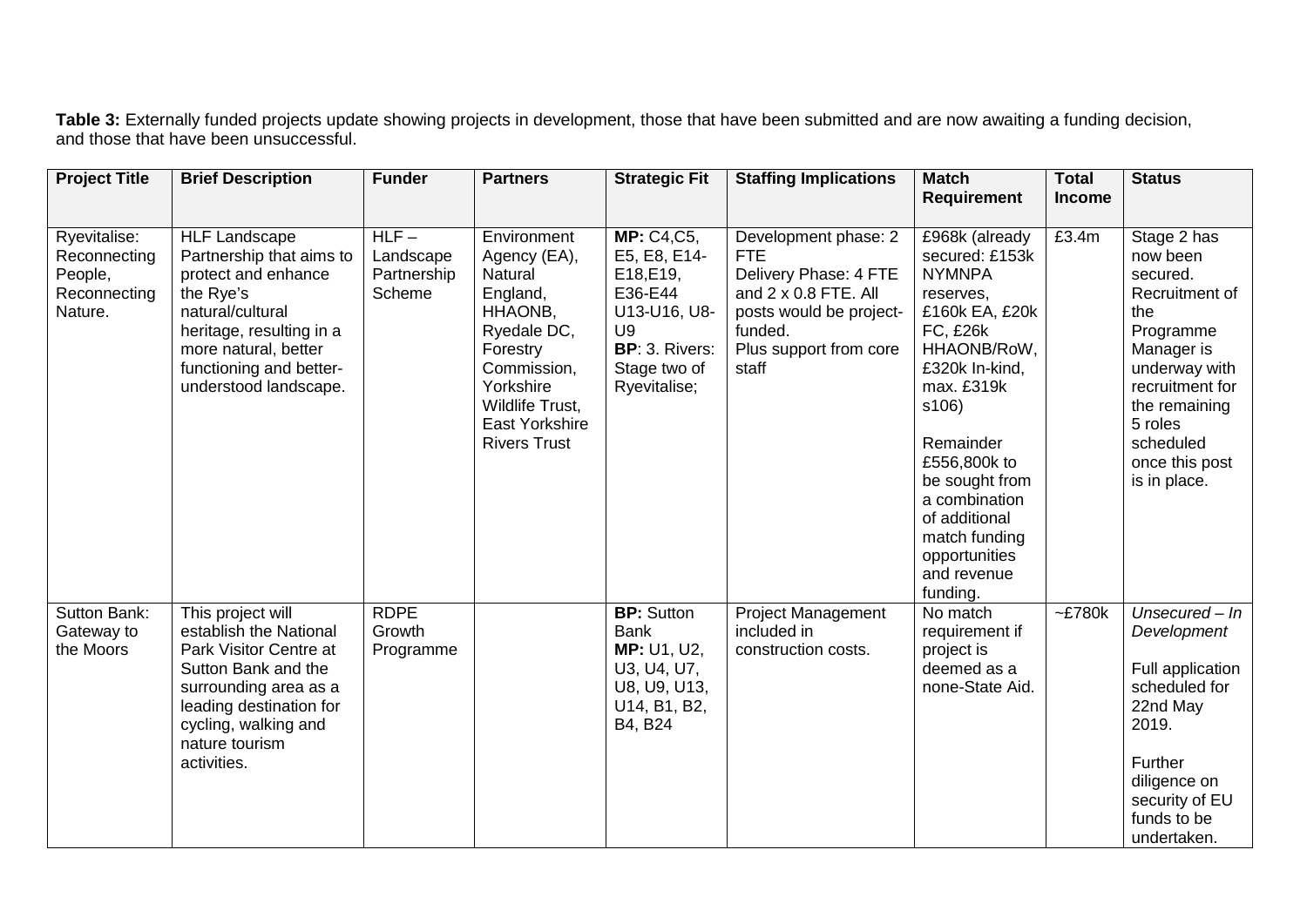| <b>Project Title</b>                               | <b>Brief Description</b>                                                                                                                                                                                                                                                                                                                                                              | <b>Funder</b>                                                            | <b>Partners</b>                                | <b>Strategic Fit</b>                                                                                                                                                          | <b>Staffing Implications</b>                                                             | <b>Match</b><br><b>Requirement</b> | <b>Total</b><br><b>Income</b> | <b>Status</b>                                                                                                                                                                                                        |
|----------------------------------------------------|---------------------------------------------------------------------------------------------------------------------------------------------------------------------------------------------------------------------------------------------------------------------------------------------------------------------------------------------------------------------------------------|--------------------------------------------------------------------------|------------------------------------------------|-------------------------------------------------------------------------------------------------------------------------------------------------------------------------------|------------------------------------------------------------------------------------------|------------------------------------|-------------------------------|----------------------------------------------------------------------------------------------------------------------------------------------------------------------------------------------------------------------|
| <b>Explorer Club</b>                               | Project to expand the<br>provision of the current<br>Explorer Club.                                                                                                                                                                                                                                                                                                                   | $HLF-$<br>Heritage<br>Grants                                             |                                                | MP: U7, U9,<br>U10, U11,<br>U12, U13,<br>U14, U15,<br>U16                                                                                                                     | $0.8$ FTE (or $2 \times 0.4$<br>FTE) for 3 years.                                        | Stage 1 £2k<br>Stage 2 £15k        | £170k                         | Stage 1<br>Secure<br>Stage 2 In<br>Development:<br>The project<br>has passed in<br>mid-<br>development<br>stage review<br>and will submit<br>in August<br>2019, with a<br>decision<br>expect in<br>December<br>2019. |
| <b>Arncliffe Wood</b><br>- Woodland<br>Restoration | The project will reduce<br>the visual and<br>landscape impact of the<br>overhead transmission<br>lines through enhancing<br>the landscape,<br>biodiversity and public<br>access at Arncliffe<br>Wood and Scarth Wood<br>Moor.<br>This will be delivered<br>through a combination<br>of woodland<br>management, habitat<br>restoration and the<br>repair of traditional<br>boundaries. | National<br>$Grid -$<br>Landscape<br>Enhanceme<br>nt Initiative<br>(LEI) | <b>National Trust</b><br><b>Woodland Trust</b> | <b>BP: 10.</b><br>Landscape<br>and<br>biodiversity<br>improvement<br>of Western<br>Fringe.<br>6. Ancient<br>woodland<br>restoration.<br>MP: E1, E11,<br>E12, E36,<br>E37, E39 | <b>Project Management</b><br>provision for contractor<br>(reduces staff time<br>demand). | £45k                               | £170k                         | Secured<br>Formally<br>secured.<br>Officers now<br>finalising<br>agreements<br>with<br>landowners.                                                                                                                   |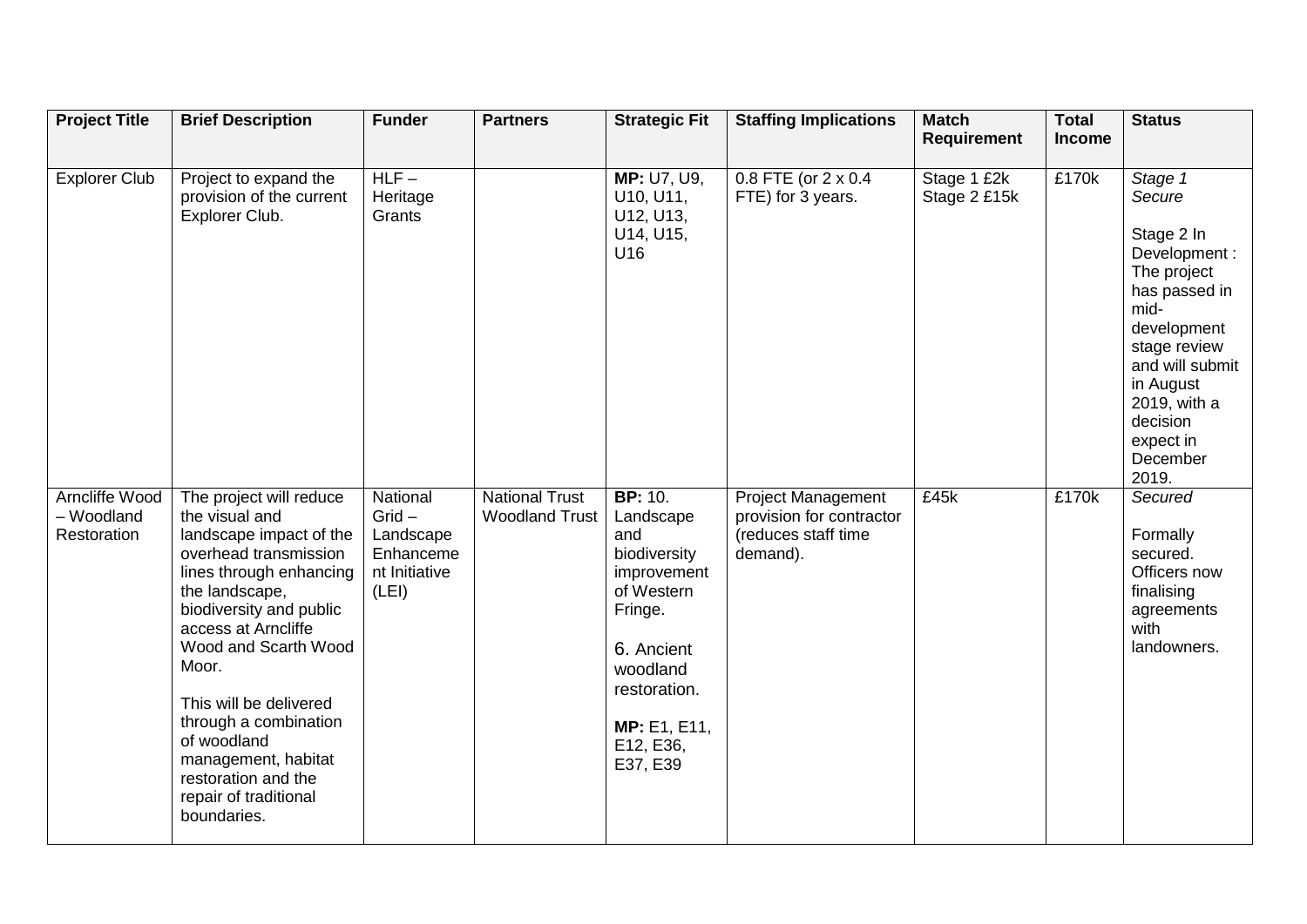| <b>Project Title</b>                                                | <b>Brief Description</b>                                                                                                                                                                                                                                                                                                                                                                                                                     | <b>Funder</b>                                                            | <b>Partners</b>                   | <b>Strategic Fit</b>                                                                                                                                                          | <b>Staffing Implications</b>                                                                                                      | <b>Match</b><br><b>Requirement</b>                                 | <b>Total</b><br><b>Income</b> | <b>Status</b>                                                                                               |
|---------------------------------------------------------------------|----------------------------------------------------------------------------------------------------------------------------------------------------------------------------------------------------------------------------------------------------------------------------------------------------------------------------------------------------------------------------------------------------------------------------------------------|--------------------------------------------------------------------------|-----------------------------------|-------------------------------------------------------------------------------------------------------------------------------------------------------------------------------|-----------------------------------------------------------------------------------------------------------------------------------|--------------------------------------------------------------------|-------------------------------|-------------------------------------------------------------------------------------------------------------|
|                                                                     | Is successful the project<br>would run from Summer<br>18/19 for 3 years.                                                                                                                                                                                                                                                                                                                                                                     |                                                                          |                                   |                                                                                                                                                                               |                                                                                                                                   |                                                                    |                               |                                                                                                             |
| Kepwick -<br>Rhododendron<br>control and<br>Woodland<br>Restoration | Project to eradicate or<br>control invasive<br>Rhododendron along<br>with some control of<br>bracken and gorse<br>within a 115 hectare<br>area. Rhododendron is<br>present in varying<br>concentrations and<br>poses an increasing<br>threat to local<br>biodiversity and<br>reduction in access and<br>amenity.<br>The project will create<br>15 hectares of<br>woodland and wood<br>pasture providing a<br>more natural native<br>habitat. | National<br>$Grid -$<br>Landscape<br>Enhanceme<br>nt Initiative<br>(LEI) |                                   | <b>BP: 10.</b><br>Landscape<br>and<br>biodiversity<br>improvement<br>of Western<br>Fringe.<br>6. Ancient<br>woodland<br>restoration.<br>MP: E1, E11,<br>E12, E36,<br>E37, E39 | Project Management<br>provision for contractor<br>(reduces staff time<br>demand).                                                 | £63k (Existing<br>staff time and<br>Core Policy D)                 | £150k<br>over 3<br>years      | $Unsecure -$<br>Application<br>Made<br>Full application<br>made.<br>Outcome<br>expected Q1<br>19/20         |
| <b>WEG-Esk</b><br>Catchment                                         | Project to provide<br>advice and capital<br>funding to farmers and<br>land managers in the<br>Esk catchment to<br>reduce sources of<br>diffuse pollution and<br>provide wider<br>biodiversity<br>improvements.                                                                                                                                                                                                                               | Water<br>Environment<br>Grant                                            | <b>Esk Rivers</b><br><b>Trust</b> | <b>MP: C4,C5,</b><br>E5, E8, E14-<br>E18, E19,<br>E36-E44<br>U13-U16, U8-<br><b>U9</b><br>BP: 3. Rivers:<br>Stage two of<br>Ryevitalise;<br>success of<br><b>Pearl Mussel</b> | Maximum 15% project<br>management time<br>supported by the fund.<br>Re-prioritisation of<br>some existing staff<br>time onto Esk. | None but some<br>salary shortfall<br>remains even if<br>successful | £472k                         | Secured<br>Application<br>successful.<br>Recruitment for<br>project posts to<br>take place in<br>June 2019. |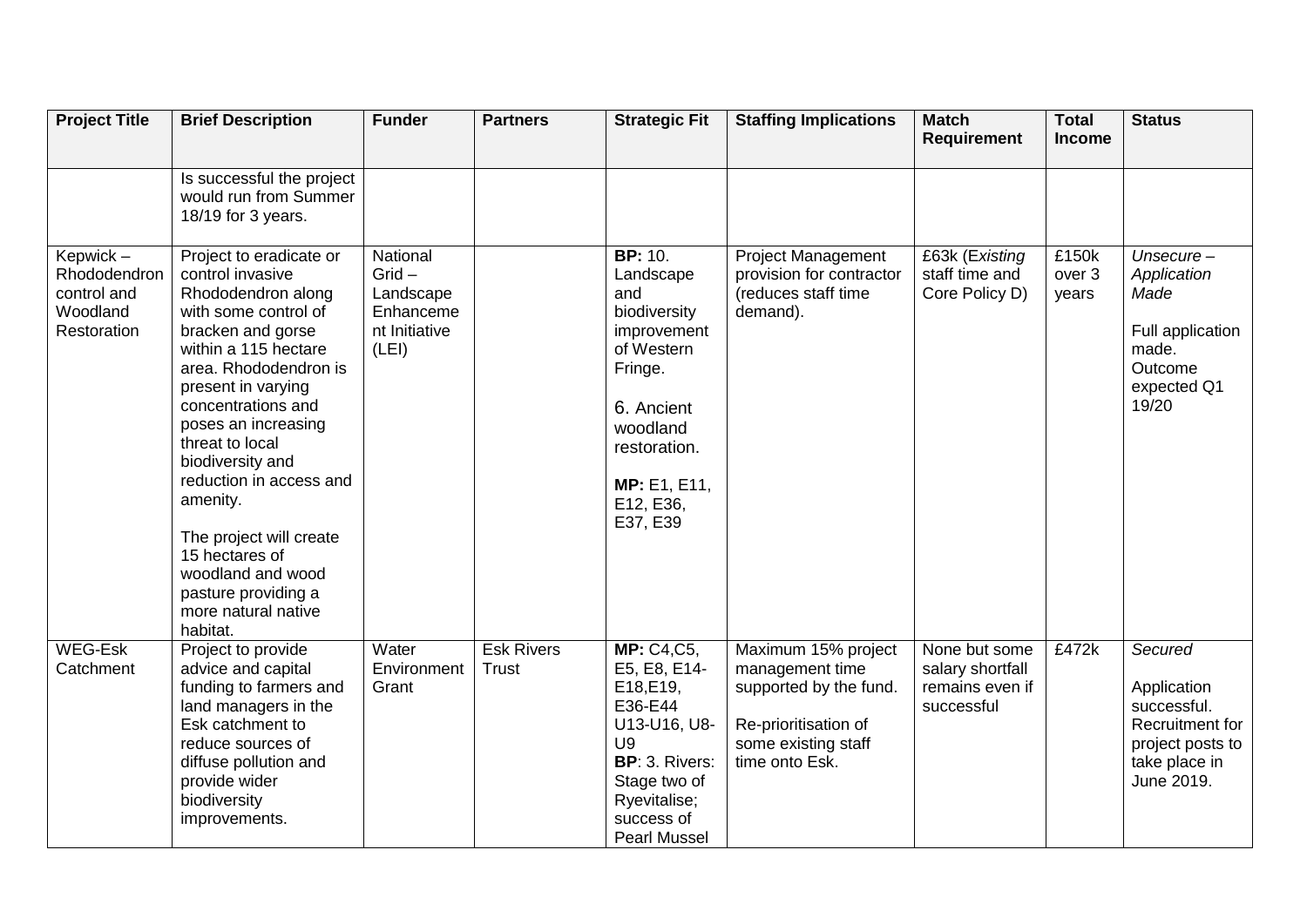| <b>Project Title</b>                                         | <b>Brief Description</b>                                                                                                                                                                                                                                                                                                                                                           | <b>Funder</b>                            | <b>Partners</b>                                   | <b>Strategic Fit</b>                                                                                                                                                            | <b>Staffing Implications</b>                                                                                                          | <b>Match</b><br><b>Requirement</b>         | <b>Total</b><br><b>Income</b>            | <b>Status</b>                                                                                        |
|--------------------------------------------------------------|------------------------------------------------------------------------------------------------------------------------------------------------------------------------------------------------------------------------------------------------------------------------------------------------------------------------------------------------------------------------------------|------------------------------------------|---------------------------------------------------|---------------------------------------------------------------------------------------------------------------------------------------------------------------------------------|---------------------------------------------------------------------------------------------------------------------------------------|--------------------------------------------|------------------------------------------|------------------------------------------------------------------------------------------------------|
|                                                              |                                                                                                                                                                                                                                                                                                                                                                                    |                                          |                                                   | work.                                                                                                                                                                           |                                                                                                                                       |                                            |                                          |                                                                                                      |
| <b>Esk Valley</b><br>Constructed<br>Wetland<br>Project       | Application to Asset<br>Management Plan<br>(AMP) to establish a<br>wetland system at three<br><b>YW</b> treatment sites Esk<br>catchment.<br>The application is for a<br>standalone 1 year<br>baseline monitoring<br>project (19/20)flowed by<br>a 5 year capital and<br>monitoring project<br>covering the 5 years of<br>the AMP programme<br>$(2020-25)$                         | Yorkshire<br>Water AMP<br>$\overline{7}$ | EA<br><b>Yorkshire Esk</b><br><b>Rivers Trust</b> | <b>MP: C4,C5,</b><br>E5, E8, E14-<br>E18, E19,<br>E36-E44<br>U13-U16, U8-<br>U9<br>BP: 3. Rivers:<br>Stage two of<br>Ryevitalise;<br>success of<br><b>Pearl Mussel</b><br>work. | Officer time included in<br>bid                                                                                                       | None                                       | Stage 1<br>£28k<br>Stage 2<br><b>TBC</b> | Secured<br>Stage 1<br>In delivery<br>Stage 2<br>programmed<br>for 20-25                              |
| North York<br>Moors Railway<br>(NYMR)<br>Apprenticeship<br>s | NYMR will be recruiting<br>three 2-year<br>conservation apprentice<br>positions in 19/20 and a<br>further three in 21/22.<br>The apprentices will be<br>seconded to the<br>Authority us for training,<br>constituting 3 fully-<br>funded posts within the<br>existing Apprentice<br>scheme. Additional<br>payments will be made<br>for supervisor time,<br>transport, training and | <b>NHLF</b>                              | <b>NYMR</b>                                       | MP: U7, U9,<br>U10, U11,<br>U12, U13,<br>U14, U15,<br>U16                                                                                                                       | None, new apprentice<br>positions will be<br>incorporated into<br>existing scheme<br>Proportion of<br>supervisors costs to be<br>paid | None<br>Projects<br>adjacent to<br>railway | £200k<br>over a 4<br>year<br>period      | Secure<br>Recruitment to<br>commence<br>shortly for first<br>2 roles to start<br>in September<br>19. |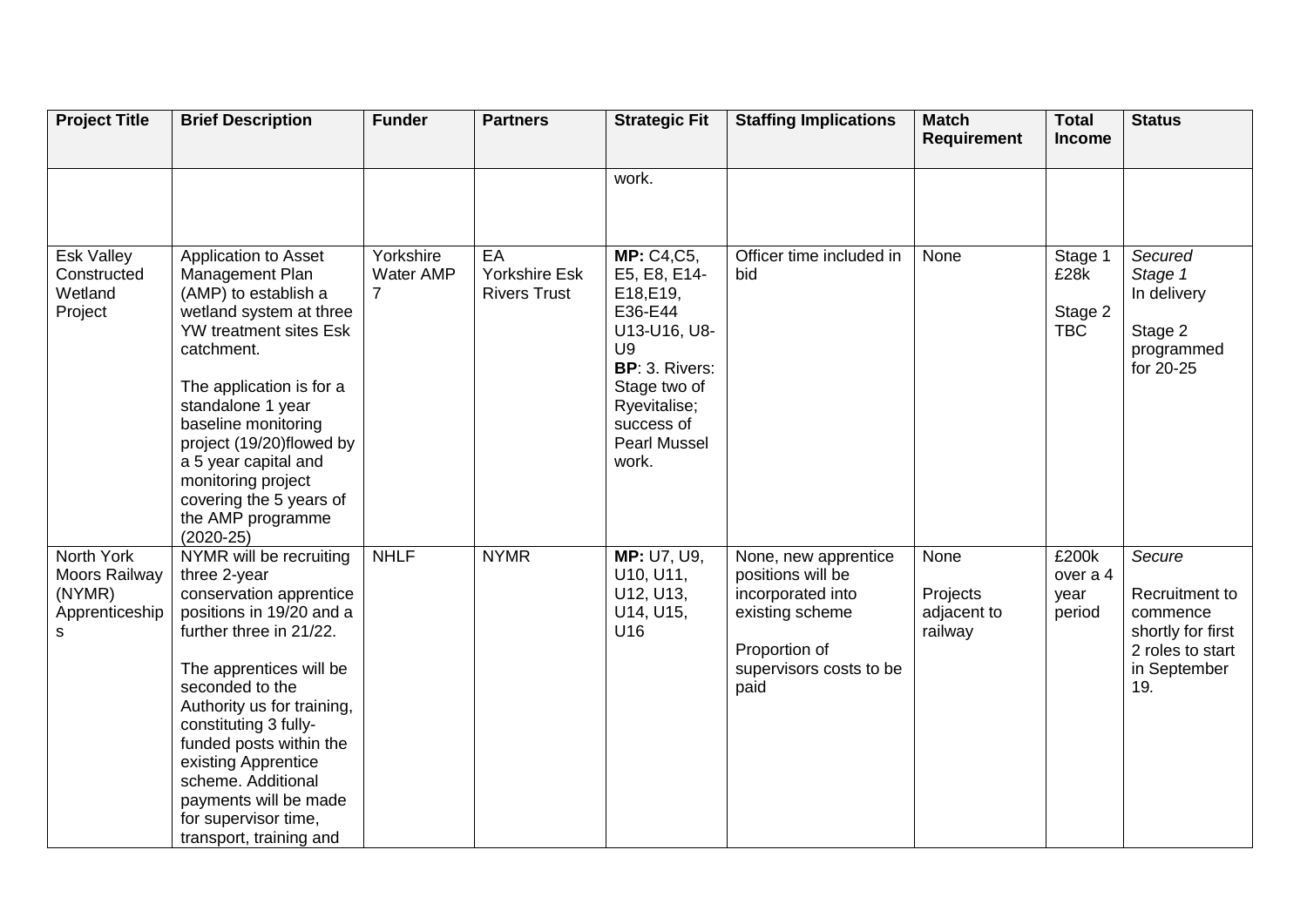| <b>Project Title</b> | <b>Brief Description</b> | <b>Funder</b> | <b>Partners</b> | <b>Strategic Fit</b> | <b>Staffing Implications</b> | <b>Match</b><br><b>Requirement</b> | <b>Total</b><br><b>Income</b> | <b>Status</b> |
|----------------------|--------------------------|---------------|-----------------|----------------------|------------------------------|------------------------------------|-------------------------------|---------------|
|                      | equipment                |               |                 |                      |                              |                                    |                               |               |
|                      |                          |               |                 |                      |                              |                                    |                               |               |